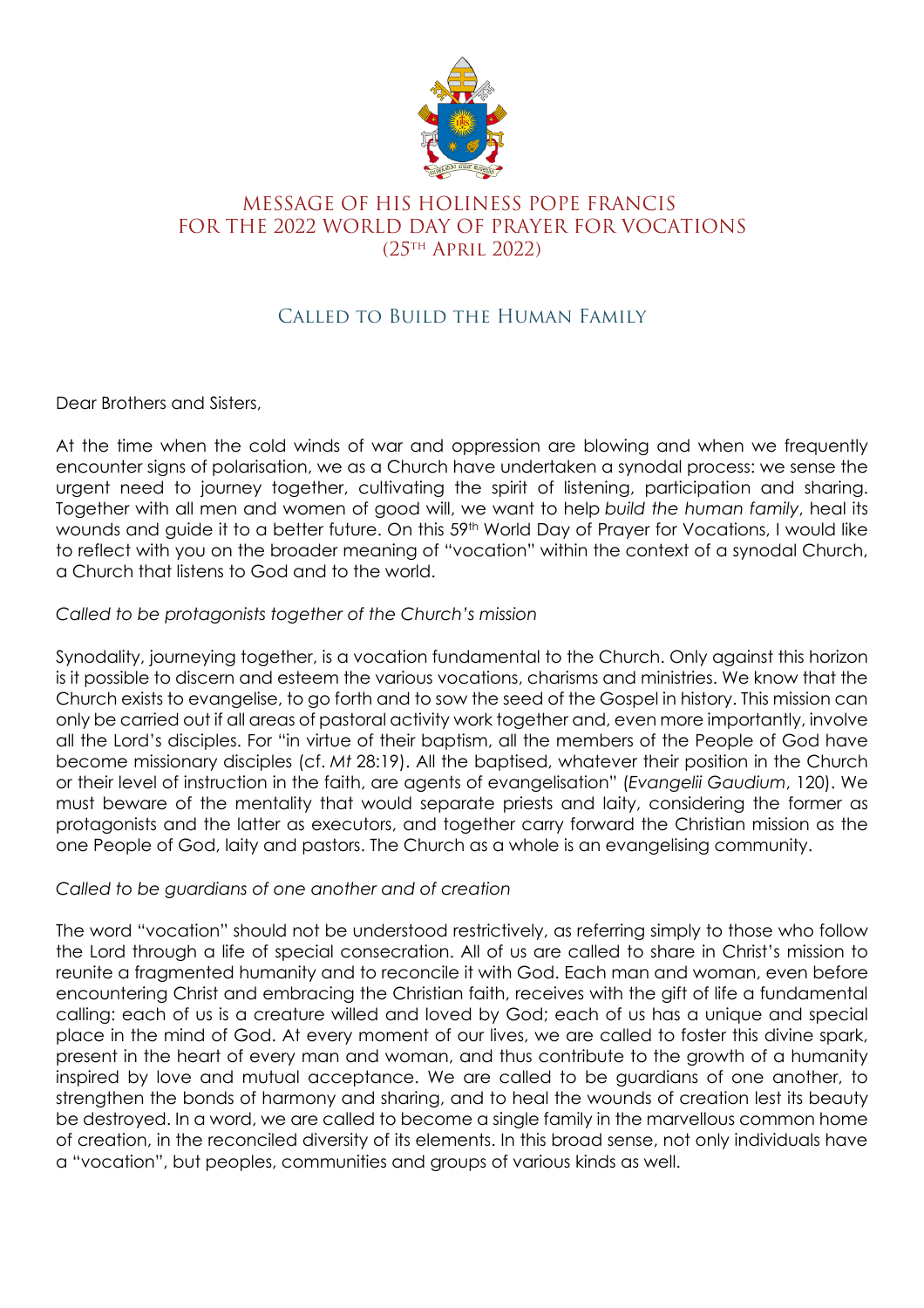#### *Called to welcome God's gaze*

Within this great common vocation, God addresses a particular call to each of us. He touches our lives by his love and directs them to our ultimate goal, to a fulfilment that transcends the very threshold of death. That is how God wanted to see our lives and how he sees them still.

Michelangelo Buonarroti is said to have maintained that every block of stone contains a statue within it, and it is up to the sculptor to uncover it. If that is true of an artist, how much more is it true of God! In the young woman of Nazareth he saw the Mother of God. In Simon the fisherman he saw Peter, the rock on which he would build his Church. In the publican Levi he recognized the apostle and evangelist Matthew, and in Saul, a harsh persecutor of Christians, he saw Paul, the apostle of the Gentiles. God's loving gaze always meets us, touches us, sets us free and transforms us, making us into new persons.

That is what happens in every vocation: we are met by the gaze of God, who calls us. Vocation, like holiness, is not an extraordinary experience reserved for a few. Just as there is a "holiness of the saints next door" (cf. *Gaudete et Exsultate*, 6-9), so too there is a vocation for everyone, for God's gaze and call is directed to every person.

According to a proverb from the Far East, "a wise person, looking at the egg can see an eagle; looking at the seed he glimpses a great tree; looking at the sinner he glimpses a saint". That is how God looks at us: in each of us, he sees a certain potential, at times unbeknownst to ourselves, and throughout our lives he works tirelessly so that we can place this potential at the service of the common good.

Vocation arises in this way, thanks to the art of the divine Sculptor who uses his "hands" to make us go forth from ourselves and become the masterpiece that we are called to be. The word of God, which frees us from self-absorption, is especially able to purify, enlighten and recreate us. So let us listen to that word, in order to become ever more open to the vocation that God entrusts to us! And let us learn to listen also to our brothers and sisters in the faith, for their advice and example may help disclose the plan of God, who shows us ever new paths to pursue.

#### *Called to respond to God's gaze*

God's loving and creative gaze met us in an entirely unique way in Jesus. The evangelist Mark tells us that, in speaking with the rich young man, "Jesus looking upon him, loved him" (10:21). This gaze of Jesus, full of love, rests upon each of us. Brothers and sisters, let us allow ourselves to be moved by this gaze to allow him to lead us outside of ourselves! Let us also learn to look at one another in such a way that all those with whom we live and encounter – whoever they may be – will feel welcomed and discover that there is Someone who looks at them with love and invites them to develop their full potential.

Our lives change when we welcome this gaze. Everything becomes a vocational dialogue between ourselves and the Lord, but also between ourselves and others. A dialogue that, experienced in depth, makes us *become ever more who we are*. In the vocation to the ordained priesthood, to be instruments of Christ's grace and mercy. In the vocation to the consecrated life, to be the praise of God and the prophecy of a new humanity. In the vocation to marriage, to be mutual gift and givers and teachers of life. In every ecclesial vocation and ministry that calls us to see others and the world through God's eyes, to serve goodness and to spread love with our works and words.

Here I would like to mention the experience of Dr. José Gregorio Hernández Cisneros. While working as a physician in Caracas, Venezuela, he wanted to become a Third Order Franciscan. Later, he thought of becoming a monk and a priest, but his health did not allow it. He came to understand that his calling was the medical profession, in which he spent himself above all in service to the poor. He devoted himself unreservedly to those who had contracted the worldwide epidemic